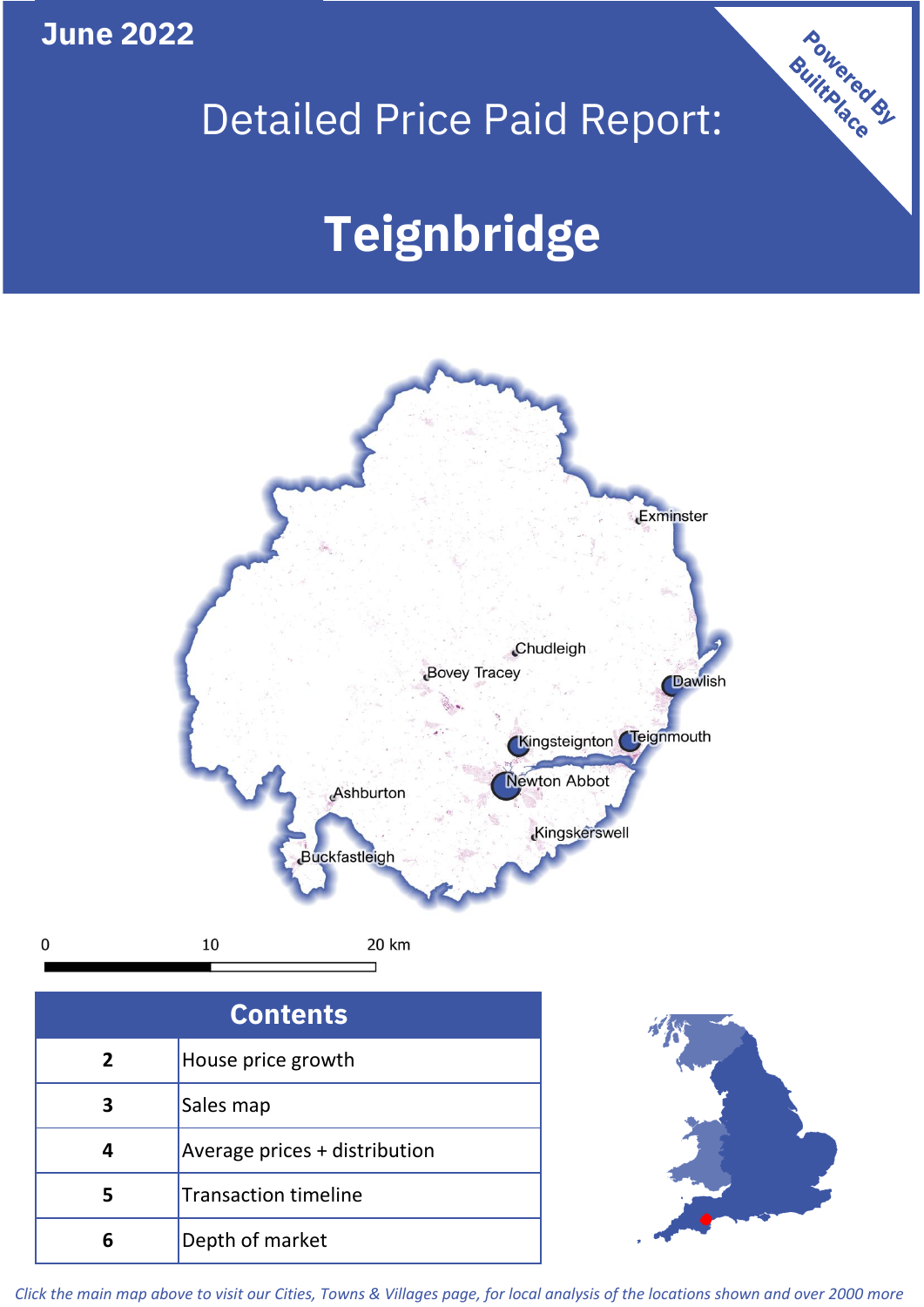#### **Headline Data**

|                     | <b>Current level</b> | 3 month  | <b>Annual</b> | 5 year  | 10 year |
|---------------------|----------------------|----------|---------------|---------|---------|
| <b>House prices</b> | £303,393             | 3.1%     | 13.2%         | 34.4%   | 58.2%   |
| <b>Transactions</b> | 2,584                | $-13.4%$ | 16.5%         | $-3.8%$ | 31.4%   |

### **House Price Growth (April 2022 data)**

#### *Annual Change in House Prices*



House prices in Teignbridge grew by 13.2% in the 12 months to April 2022 (based on 3-month smoothed data). By comparison national house prices grew by 10.7% and prices in the South West grew by 12.3% over the same period.

Teignbridge house prices are now 41.1% above their previous peak in 2007, compared to +49.0% for the South West and +52.9% across England.



#### *Year-To-Date Change in House Prices, December to April*

Local prices have grown by 3.9% in 2022 so far, compared to growth of 3.9% over the same period last year.

#### *Source: OS OpenData; UK House Price Index (Contains HM Land Registry data © Crown copyright)*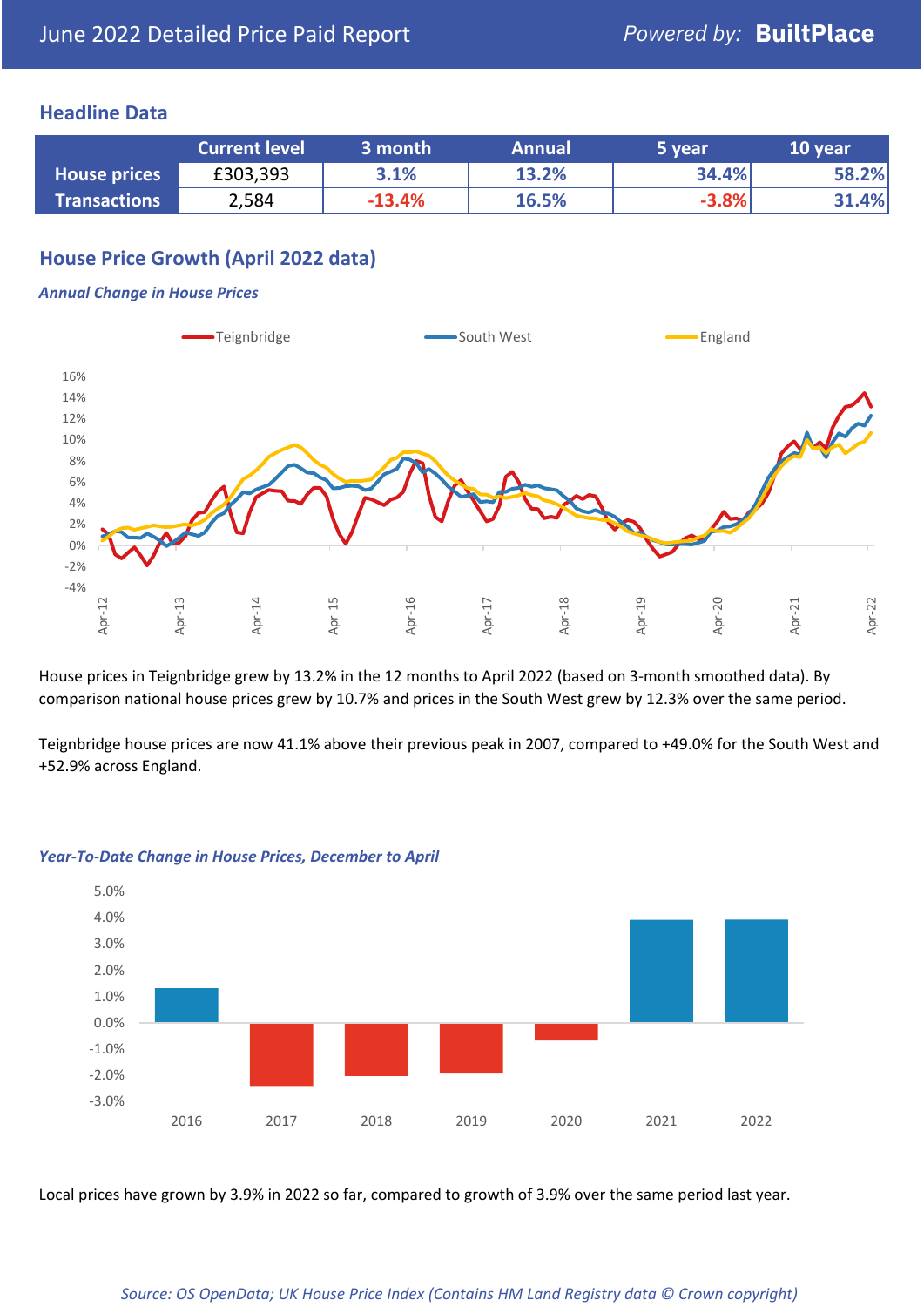### **House Price Map**

#### *12 months to April 2022*



*Each point is one postcode, coloured by the average value relative to all sales in this local authority (price bands are LA-specific quintiles).*

### **Map Key**

| i |
|---|
| I |
| I |
| i |

| Min      | Max      |                            |
|----------|----------|----------------------------|
| Up to    | £192,000 | 1st quintile / lowest 20%  |
| £192,000 | £248,000 | 2nd quintile               |
| £248,000 | £308,000 | 3rd quintile               |
| £308,000 | £403,000 | 4th quintile               |
| £403,000 | and over | 5th quintile / highest 20% |

*Source: OS OpenData; UK House Price Index (Contains HM Land Registry data © Crown copyright)*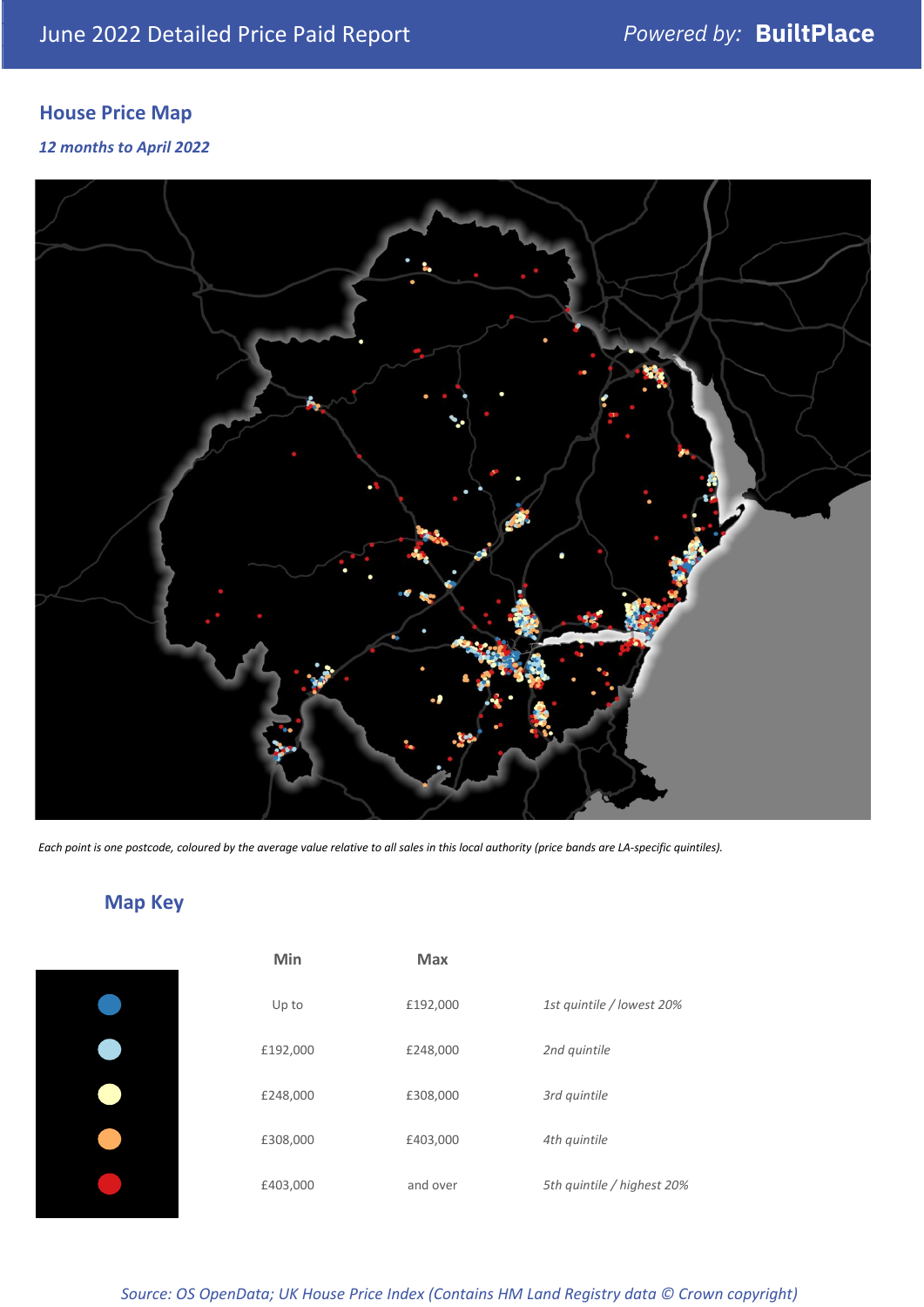### **Average House Price by Property Type**

#### *12 months to April 2022*



|                 | <b>New</b> | <b>Second hand</b> |  |  |
|-----------------|------------|--------------------|--|--|
| <b>Flat</b>     | £162,500   | £170,155           |  |  |
| <b>Terraced</b> | £326,100   | £242,272           |  |  |
| Semi-detached   | £235,412   | £301,323           |  |  |
| <b>Detached</b> | £332,376   | £445,533           |  |  |

#### **House Price Distribution by Year**

*All properties, by price band and calendar year (2020 = year to date)*

|                    | 1997 | 2002 | 2007 | 2012 | 2017 | 2019 | 2020 |
|--------------------|------|------|------|------|------|------|------|
| <b>Under £100k</b> | 84%  | 35%  | 5%   | 7%   | 3%   | 2%   | 3%   |
| £100-200k          | 15%  | 49%  | 45%  | 46%  | 31%  | 21%  | 20%  |
| E200-300k          | 1%   | 12%  | 32%  | 31%  | 37%  | 34%  | 39%  |
| £300-400k          | 0%   | 3%   | 10%  | 9%   | 17%  | 21%  | 18%  |
| £400-500k          | 0%   | 1%   | 5%   | 4%   | 6%   | 10%  | 9%   |
| <b>£500k-1m</b>    | 0%   | 1%   | 3%   | 3%   | 6%   | 11%  | 10%  |
| £1-2m              | 0%   | 0%   | 0%   | 0%   | 0%   | 1%   | 1%   |
| <b>Over £2m</b>    | 0%   | 0%   | 0%   | 0%   | 0%   | 0%   | 0%   |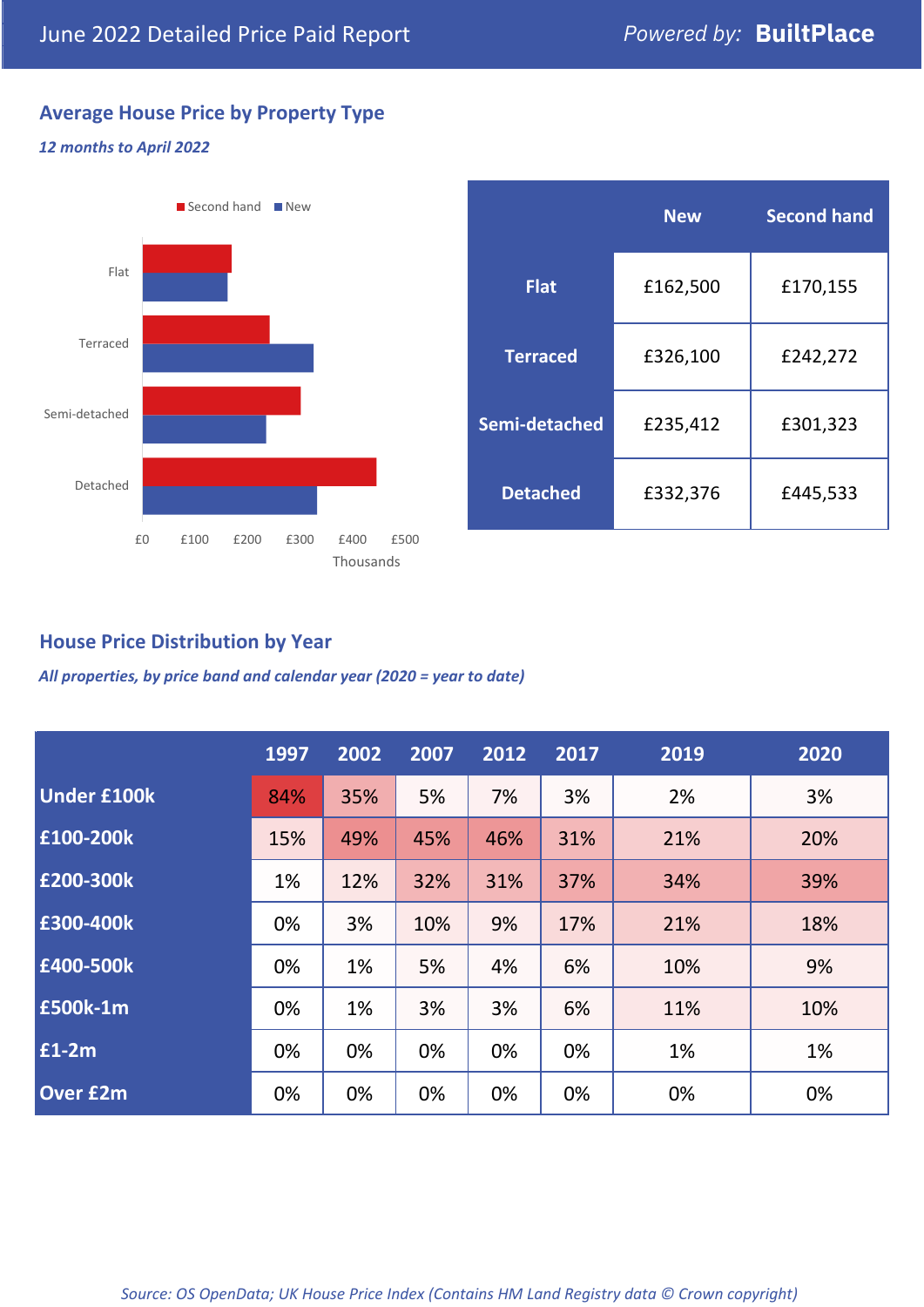### **Transactions (February 2022 data)**

*Annual Transactions, Indexed (2001-05 average = 100)*



There were 2,584 transactions in Teignbridge during the 12 months to February 2022. This is 86% of the average from 2001-05 and suggests activity is below pre-downturn levels.

Transactions in Teignbridge have fallen by 4.5% since 2014, compared to changes of -8.3% for South West and -7.7% for England.



#### *Cash and New Build Sales as % of Total, by Year*

*Note: The data on this page EXCLUDES transactions identified as transfers under a power of sale/repossessions, buy-to-lets (where they can be identified by a mortgage), and transfers to non-private individuals - i.e. it comprises only Land Registry 'A' data.*